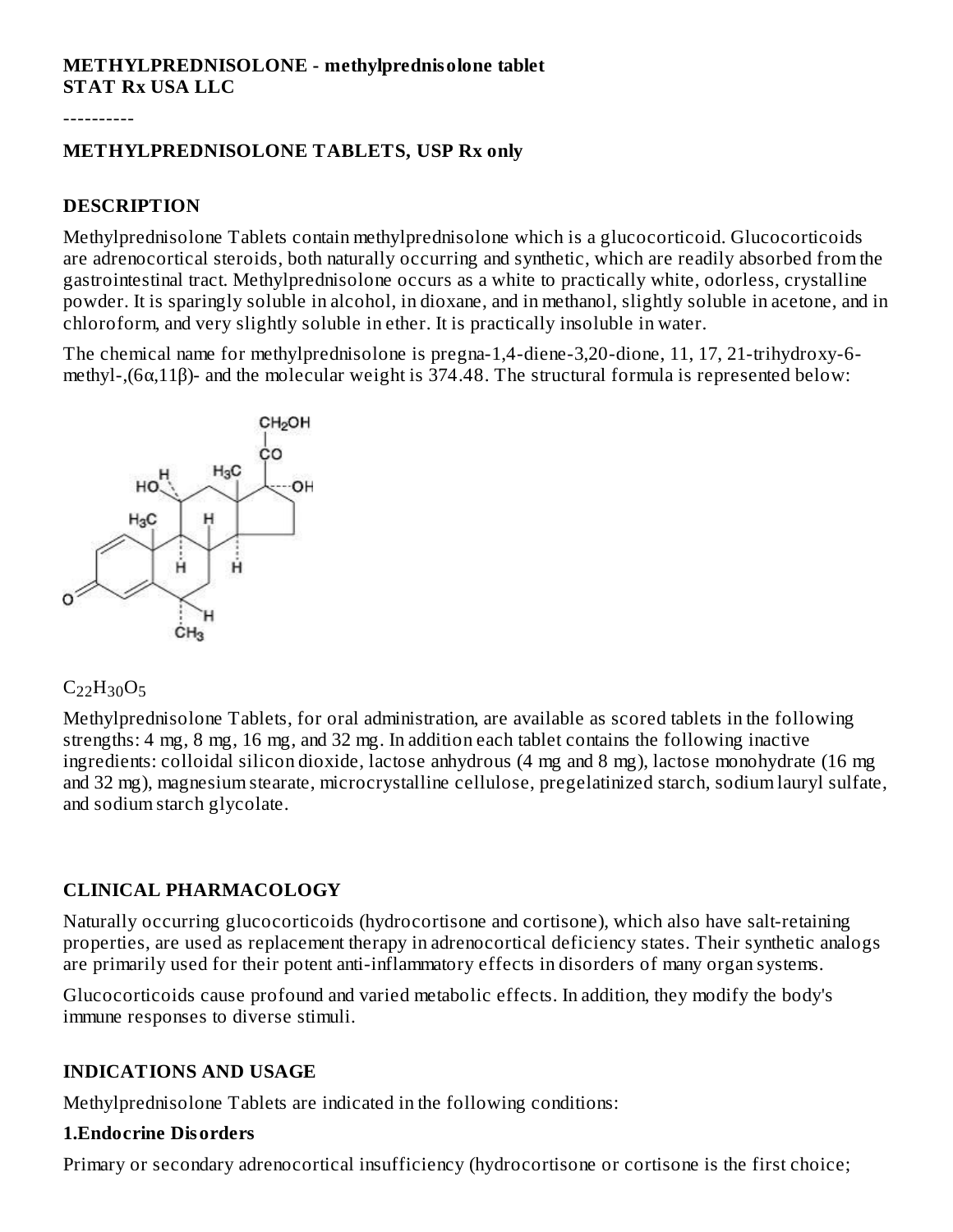synthetic analogs may be used in conjunction with mineralocorticoids where applicable; in infancy mineralocorticoid supplementation is of particular importance).

Congenital adrenal hyperplasia

Nonsuppurative thyroiditis

Hypercalcemia associated with cancer

## **2.Rheumatic Disorders**

As adjunctive therapy for short-term administration (to tide the patient over an acute episode orexacerbation) in:

Rheumatoid arthritis, including juvenile rheumatoid arthritis (selected cases may require low-dose maintenance therapy)

Ankylosing spondylitis

Acute and subacute bursitis

Synovitis of osteoarthritis

Acute nonspecific tenosynovitis

Post-traumatic osteoarthritis

Psoriatic arthritis

Epicondylitis

Acute gouty arthritis

## **3.Collagen Dis eas es**

During an exacerbation or as maintenance therapy in selected cases of: Systemic lupus erythematosus

Systemic dermatomyositis (polymyositis)

Acute rheumatic carditis

## **4.Dermatologic Dis eas es**

Bullous dermatitis herpetiformis

Severe erythema multiforme (Stevens-Johnson syndrome)

Severe seborrheic dermatitis

Exfoliative dermatitis

Mycosis fungoides

Pemphigus

Severe psoriasis

## **5.Allergic States**

Control of severe or incapacitating allergic conditions intractable to adequate trials of conventional treatment:

Seasonal or perennial allergic rhinitis

Drug hypersensitivity reactions

Serum sickness

Contact dermatitis

Bronchial asthma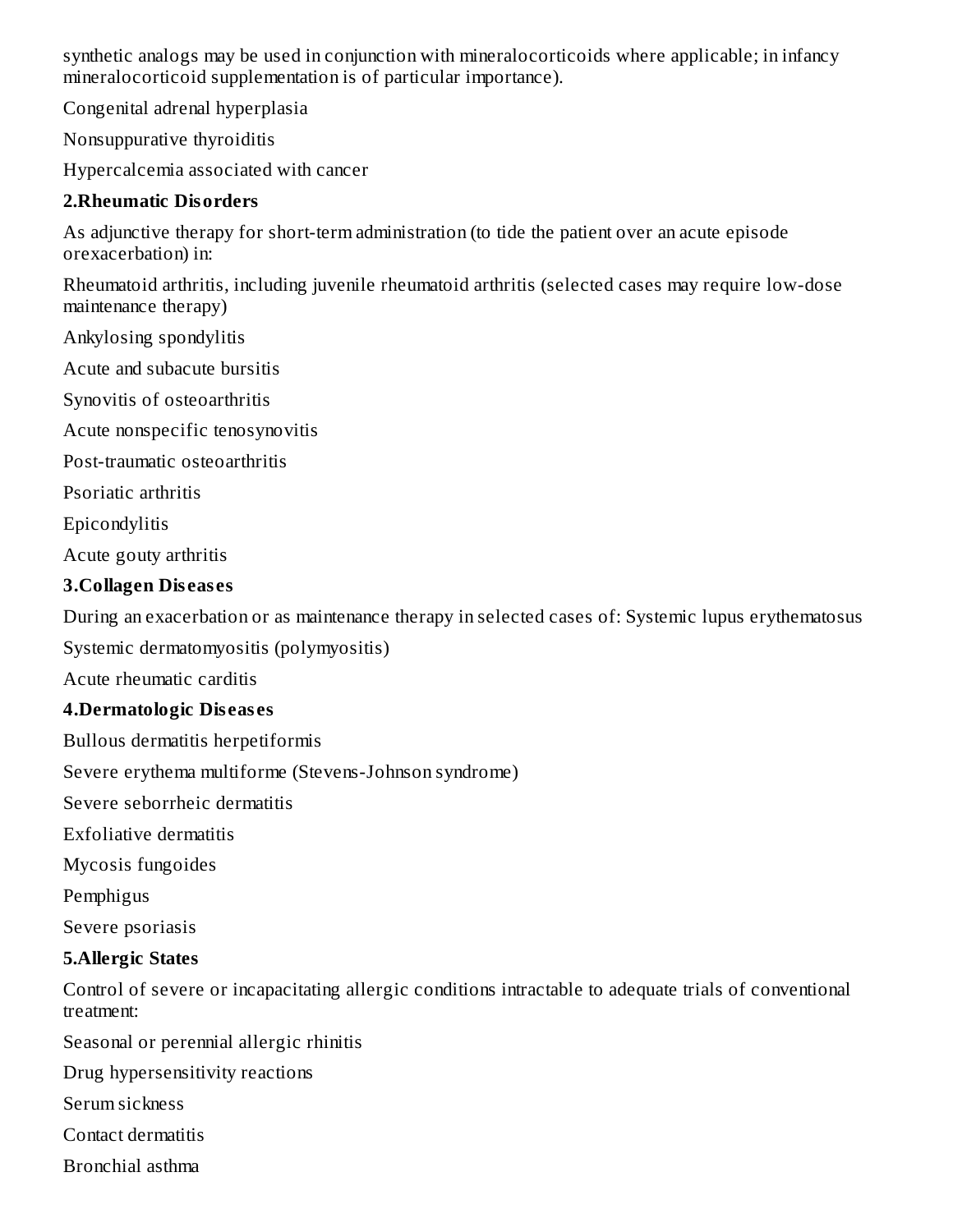#### Atopic dermatitis

#### **6.Ophthalmic Dis eas es**

Severe acute and chronic allergic and inflammatory processes involving the eye and its adnexa such as:

- Allergic corneal marginal ulcers
- Herpes zoster ophthalmicus
- Anterior segment inflammation
- Diffuse posterior uveitis and choroiditis
- Sympathetic ophthalmia
- **Keratitis**
- Optic neuritis
- Allergic conjunctivitis Chorioretinitis
- Iritis and iridocyclitis

# **7.Respiratory Dis eas es**

- Symptomatic sarcoidosis
- Berylliosis
- Loeffler's syndrome not manageable by other means

Fulminating or disseminated pulmonary tuberculosis when used concurrently with appropriate antituberculous chemotherapy

Aspiration pneumonitis

# **8.Hematologic Disorders**

Idiopathic thrombocytopenic purpura in adults

Secondary thrombocytopenia in adults

Acquired (autoimmune) hemolytic anemia

Erythroblastopenia (RBC anemia)

Congenital (erythroid) hypoplastic anemia

# **9.Neoplastic Dis eas es**

For palliative management of:

Leukemias and lymphomas in adults

Acute leukemia of childhood

## **10.Edematous States**

To induce a diuresis or remission of proteinuria in the nephrotic syndrome, without uremia, of the idiopathic type or that due to lupus erythematosus.

# **11.Gastrointestinal Dis eas es**

To tide the patient over a critical period of the disease in:

Ulcerative colitis

Regional enteritis

**12.Nervous System**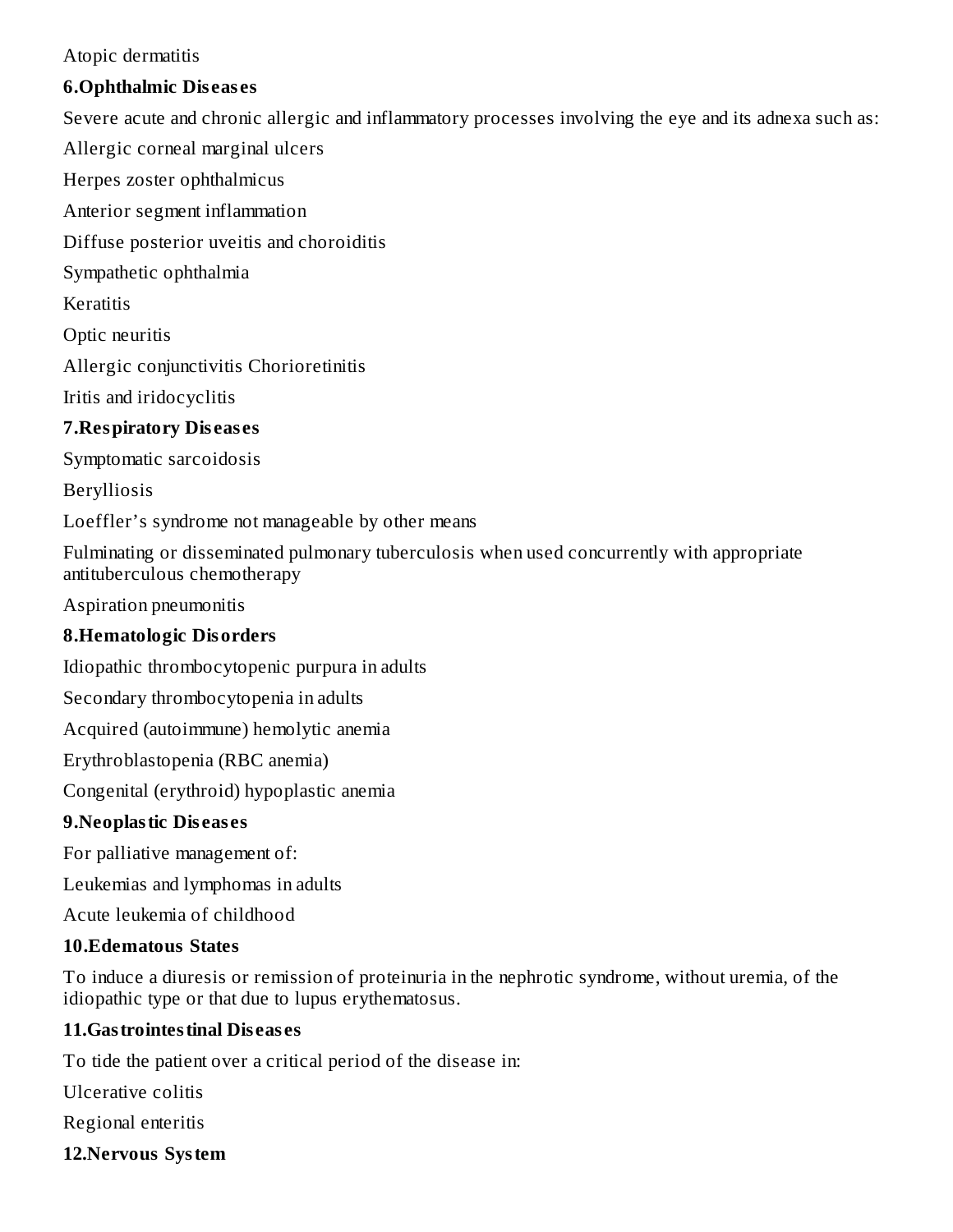Acute exacerbations of multiple sclerosis

#### **13.Mis cellaneous**

Tuberculous meningitis with subarachnoid block or impending block when used concurrently with appropriate antituberculous chemotherapy.

Trichinosis with neurologic or myocardial involvement.

## **CONTRAINDICATIONS**

Systemic fungal infections and known hypersensitivity to components.

## **WARNINGS**

In patients on corticosteroid therapy subjected to unusual stress, increased dosage of rapidly acting corticosteroids before, during, and after the stressful situation is indicated.

Corticosteroids may mask some signs of infection, and new infections may appear during their use. There may be decreased resistance and inability to localize infection when corticosteroids are used.

Prolonged use of corticosteroids may produce posterior subcapsular cataracts, glaucoma with possible damage to the optic nerves, and may enhance the establishment of secondary ocular infections due to fungi or viruses.

**Usage in pregnancy:** Since adequate human reproduction studies have not been done with corticosteroids, the use of these drugs in pregnancy, nursing mothers or women of childbearing potential requires that the possible benefits of the drug be weighed against the potential hazards to the mother and embryo or fetus. Infants born of mothers who have received substantial doses of corticosteroids during pregnancy, should be carefully observed for signs of hypoadrenalism.

Average and large doses of hydrocortisone or cortisone can cause elevation of blood pressure, salt and water retention, and increased excretion of potassium. These effects are less likely to occur with the synthetic derivatives except when used in large doses. Dietary salt restriction and potassium supplementation may be necessary. All corticosteroids increase calcium excretion.

#### **While on corticosteroid therapy patients should not be vaccinated against smallpox. Other immunization procedures should not be undertaken in patients who are on corticosteroids, especially on high dos e, becaus e of possible hazards of neurological complications and a lack of antibody respons e.**

The use of Methylprednisolone Tablets in active tuberculosis should be restricted to those cases of fulminating or disseminated tuberculosis in which the corticosteroid is used for the management of the disease in conjunction with an appropriate antituberculous regimen.

If corticosteroids are indicated in patients with latent tuberculosis or tuberculin reactivity, close observation is necessary as reactivation of the disease may occur. During prolonged corticosteroid therapy, these patients should receive chemoprophylaxis.

Children who are on immunosuppressant drugs are more susceptible to infections than healthy children. Chickenpox and measles, for example, can have a more serious or even fatal course in children on immunosuppressant corticosteroids. In such children, or in adults who have not had these diseases, particular care should be taken to avoid exposure. If exposed, therapy with varicella zoster immune globuline (VZIG) or pooled intravenous immunoglobulin (IVIG), as appropriate, may be indicated. If chickenpox develops, treatment with antiviral agents may be considered.

## **PRECAUTIONS**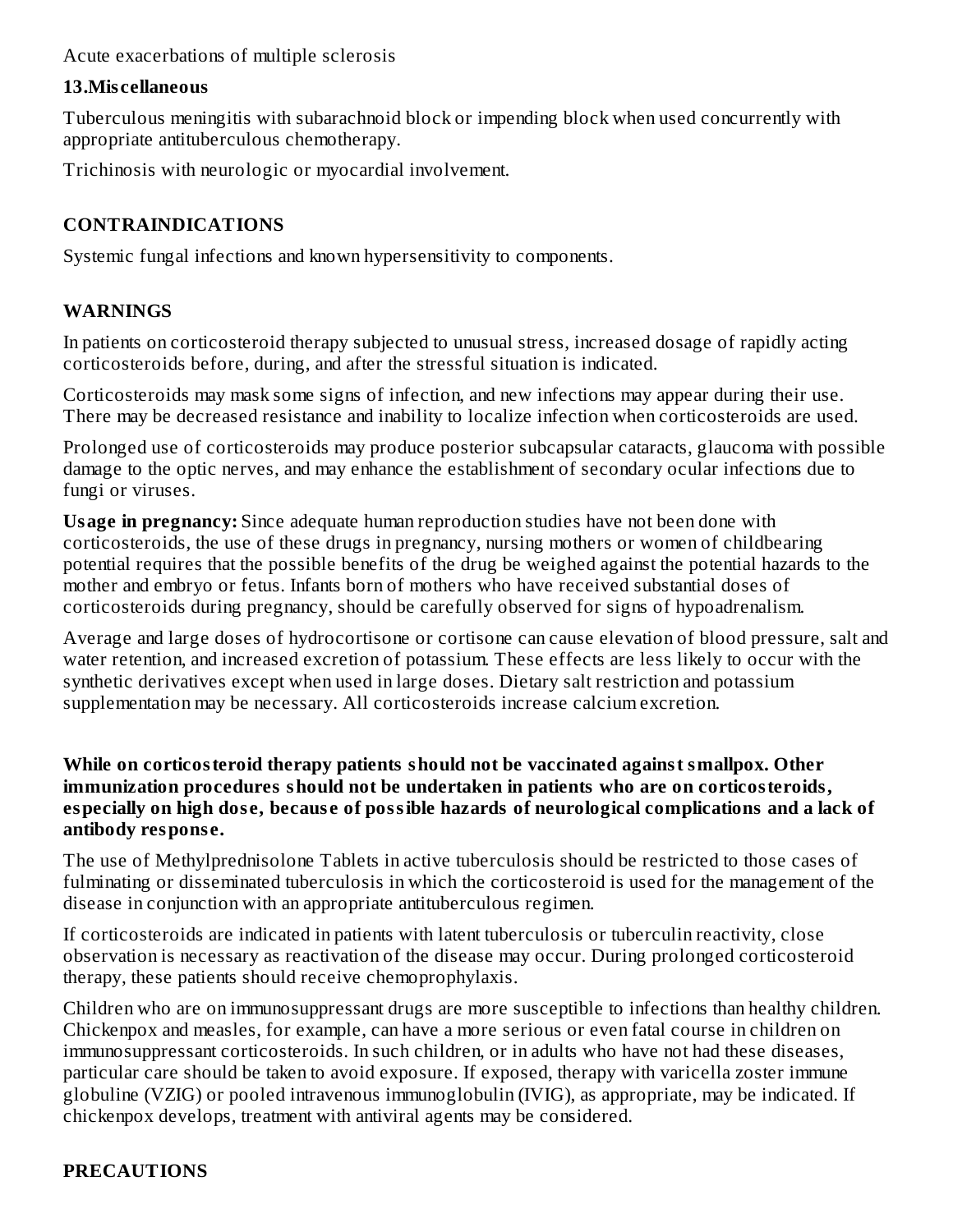## General Precautions

Drug-induced secondary adrenocortical insufficiency may be minimized by gradual reduction of dosage. This type of relative insufficiency may persist for months after discontinuation of therapy; therefore, in any situation of stress occurring during that period, hormone therapy should be reinstituted. Since mineralocorticoid secretion may be impaired, salt and/or a mineralocorticoid should be administered concurrently.

There is an enhanced effect of corticosteroids on patients with hypothyroidism and in those with cirrhosis.

Corticosteroids should be used cautiously in patients with ocular herpes simplex because of possible corneal perforation.

The lowest possible dose of corticosteroid should be used to control the condition under treatment, and when reduction in dosage is possible, the reduction should be gradual.

Psychic derangements may appear when corticosteroids are used, ranging from euphoria, insomnia, mood swings, personality changes, and severe depression, to frank psychotic manifestations. Also, existing emotional instability or psychotic tendencies may be aggravated by corticosteroids.

Aspirin should be used cautiously in conjunction with corticosteroids in hypoprothrombinemia.

Steroids should be used with caution in nonspecific ulcerative colitis, if there is a probability of

impending perforation, abscess or other pyogenic infection; diverticulitis; fresh intestinal anastomoses; active or latent peptic ulcer; renal insufficiency; hypertension; osteoporosis; and myasthenia gravis.

Growth and development of infants and children on prolonged corticosteroid therapy should be carefully observed.

Although controlled clinical trials have shown corticosteroids to be effective in speeding the resolution of acute exacerbations of multiple sclerosis, they do not show that corticosteroids affect the ultimate outcome or natural history of the disease. The studies do show that relatively high doses of corticosteroids are necessary to demonstrate a significant effect. (see **DOSAGE AND ADMINISTRATION.)**

Since complications of treatment with glucocorticoids are dependent on the size of the dose and the duration of treatment, a risk/benefit decision must be made in each individual case as to dose and duration of treatment and as to whether daily or intermittent therapy should be used.

Convulsions have been reported with concurrent use of methylprednisolone and cyclosporine.

Since concurrent use of these agents results in a mutual inhibition of metabolism, it is possible that adverse events associated with the individual use of either drug may be more apt to occur.

## **Information for patients**

Persons who are on immunosuppressant doses of corticosteroids should be warned to avoid exposure to chickenpox or measles and, if exposed, to obtain medical advice.

# **ADVERSE REACTIONS**

## **Fluid and Electrolyte Disturbances**

Sodium retention

Congestive heart failure in susceptible patients

Hypertension

Fluid retention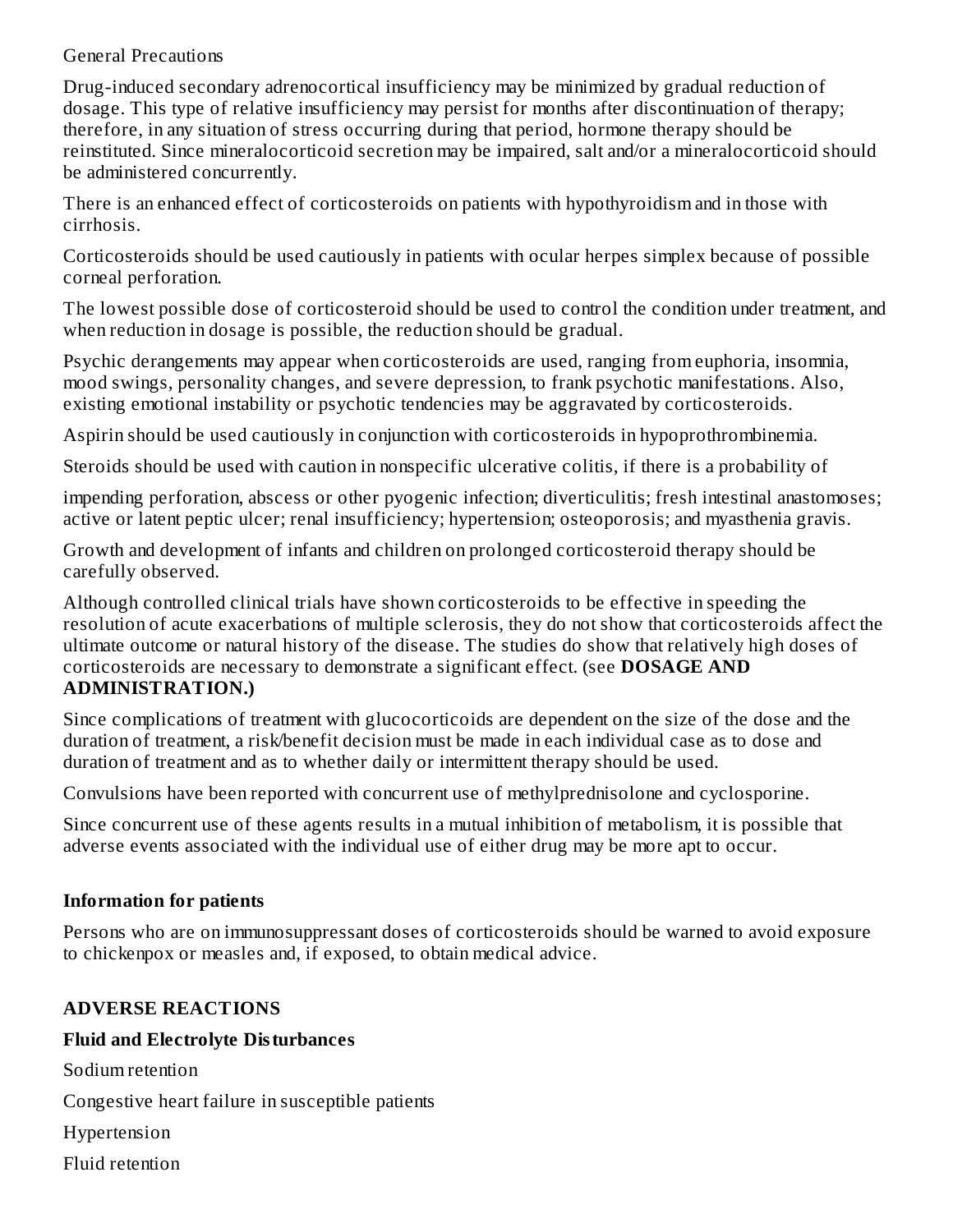Potassium loss Hypokalemic alkalosis

## **Mus culoskeletal**

Muscle weakness Loss of muscle mass Steroid myopathy **Osteoporosis** Vertebral compression fractures Aseptic necrosis of femoral and humeral heads Pathologic fracture of long bones

#### **Gastrointestinal**

Peptic ulcer with possible perforation and hemorrhage **Pancreatitis** Abdominal distention Ulcerative esophagitis

#### **Dermatologic**

Impaired wound healing Petechiae and ecchymoses May suppress reactions to skin tests Thin fragile skin Facial erythema Increased sweating

## **Neurological**

Increased intracranial pressure with papilledema (pseudo-tumor cerebri) usually after treatment Convulsions Vertigo Headache

## **Endocrine**

Development of Cushingoid state

Suppression of growth in children

Secondary adrenocortical and pituitary unresponsiveness, particularly in times of stress, as in trauma, surgery or illness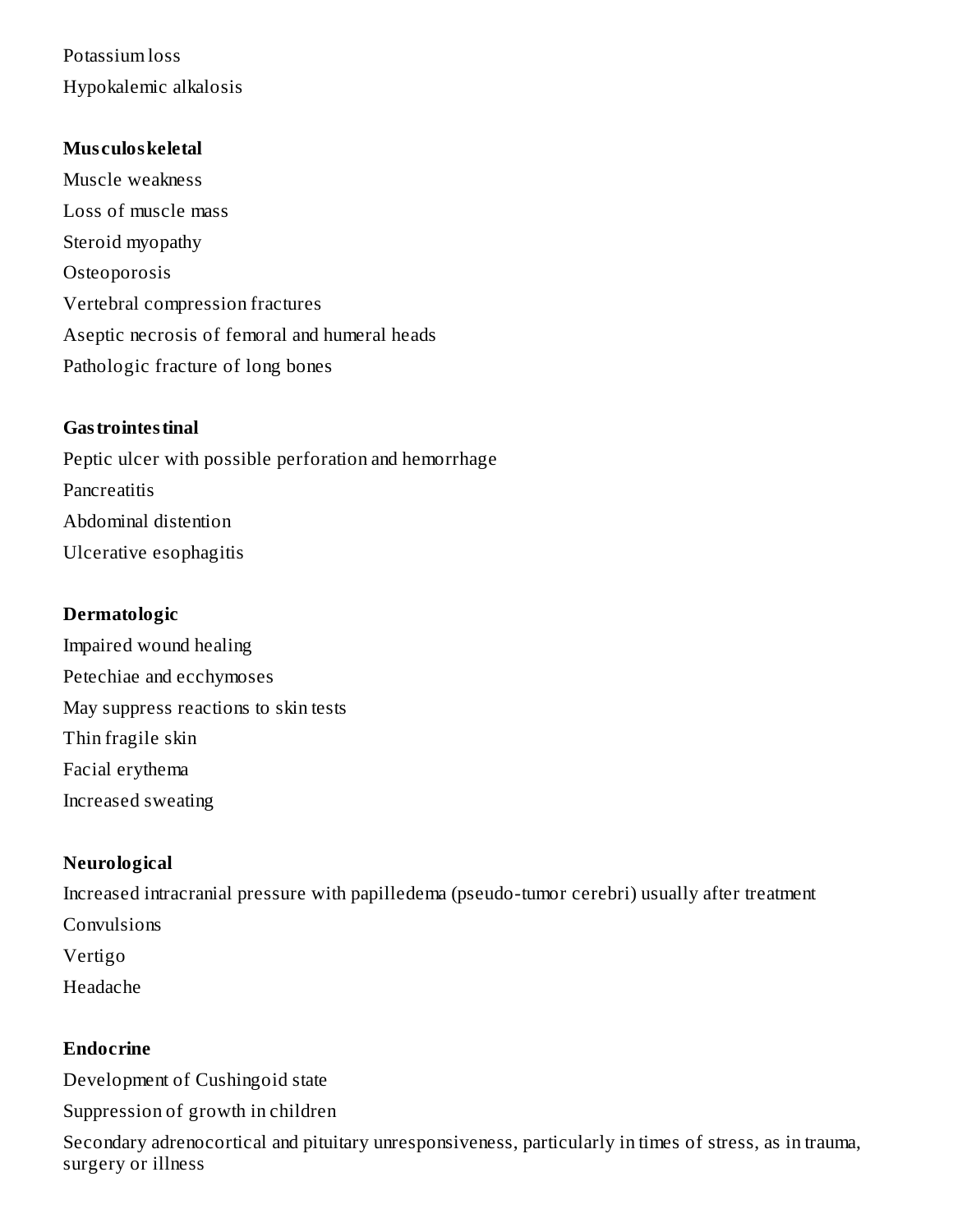Menstrual irregularities Decreased carbohydrate tolerance Manifestations of latent diabetes mellitus Increased requirements for insulin or oral hypoglycemic agents in diabetics

# **Ophthalmic**

Posterior subcapsular cataracts Increased intraocular pressure Glaucoma Exophthalmos

## **Metabolic**

Negative nitrogen balance due to protein catabolism

The following additional reactions have been reported following oral as well as parenteral therapy:

Urticaria and other allergic, anaphylactic or hypersensitivity reactions.

# **DOSAGE AND ADMINISTRATION**

The initial dosage of Methylprednisolone Tablets may vary from 4 mg to 48 mg of methylprednisolone per day depending on the specific disease entity being treated. In situations of less severity lower doses will generally suffice while in selected patients higher initial doses may be required. The initial dosage should be maintained or adjusted until a satisfactory response is noted. If after a reasonable period of time there is a lack of satisfactory clinical response, Methylprednisolone should be discontinued and the patient transferred to other appropriate therapy.

**IT SHOULD BE EMPHASIZED THAT DOSAGE REQUIREMENTS ARE VARIABLE AND MUST BE INDIVIDUALIZED ON THE BASIS OF THE DISEASE UNDER TREATMENT AND THE RESPONSE OF THE PATIENT.** After a favorable response is noted, the proper maintenance dosage should be determined by decreasing the initial drug dosage in small decrements at appropriate time intervals until the lowest dosage which will maintain an adequate clinical response is reached. It should be kept in mind that constant monitoring is needed in regard to drug dosage. Included in the situations which may make dosage adjustments necessary are changes in clinical status secondary to remissions or exacerbations in the disease process, the patient's individual drug responsiveness, and the effect of patient exposure to stressful situations not directly related to the disease entity under treatment; in this latter situation it may be necessary to increase the dosage of Methylprednisolone for a period of time consistent with the patient's condition. If after long-term therapy the drug is to be stopped, it is recommended that it be withdrawn gradually rather than abruptly.

**Multiple Sclerosis:** In treatment of acute exacerbations of multiple sclerosis daily doses of 200 mg of prednisolone for a week followed by 80 mg every other day for 1 month have been shown to be effective (4 mg of methylprednisolone is equivalent to 5 mg of prednisolone).

**ADT (Alternative Day Therapy):** Alternative day therapy is a corticosteroid dosing regimen in which twice the usual daily dose of corticoid is administered every other morning. The purpose of this mode of therapy is to provide the patient requiring long-term pharmacologic dose treatment with the beneficial effects of corticoids while minimizing certain undesirable effects, including pituitaryadrenal suppression, the Cushingoid state, Corticoid withdrawal symptoms, and growth suppression in children.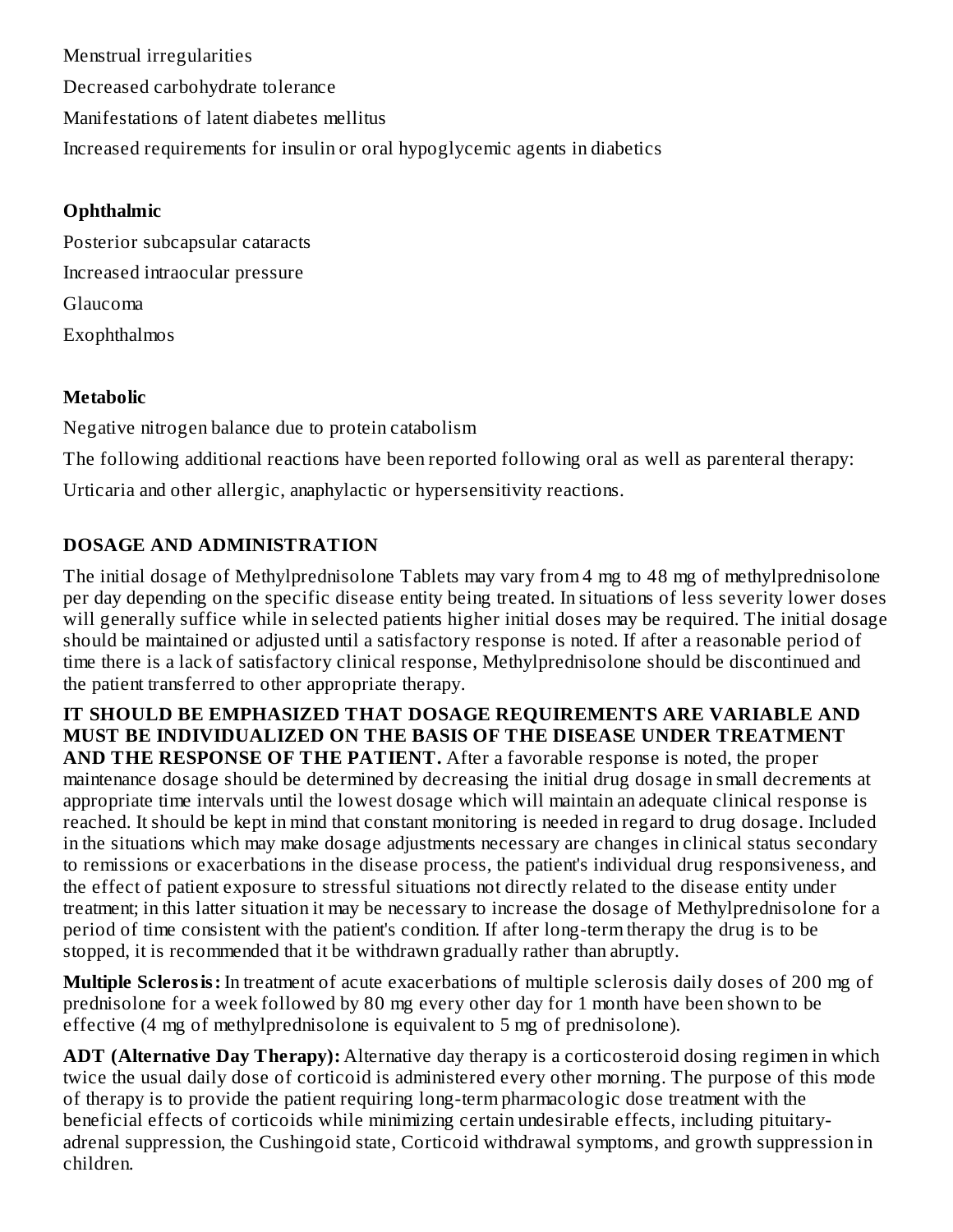The rationale for this treatment schedule is based on two major premises: (a) the anti-inflammatory or therapeutic effect of corticoids persists longer than their physical presence and metabolic effects and (b) administration of the corticosteroid every other morning allows for reestablishment of more nearly normal hypothalamic-pituitary-adrenal (HPA) activity on the off-steroid day.

A brief review of the HPA physiology may be helpful in understanding this rationale. Acting primarily through the hypothalamus a fall in free cortisol stimulates the pituitary gland to produce increasing amounts of corticotropin (ACTH) while a rise in free cortisol inhibits ACTH secretion. Normally the HPA system is characterized by diurnal (circadian) rhythm. Serum levels of ACTH rise from a low point about 10 pm to a peak level about 6 am. Increasing levels of ACTH stimulate adrenal cortical activity resulting in a rise in plasma cortisol with maximal levels occurring between 2 am and 8 am. This rise in cortisol dampens ACTH production and in turn adrenal cortical activity. There is a gradual fall in plasma corticoids during the day with lowest levels occurring about midnight.

The diurnal rhythm of the HPA axis is lost in Cushing's disease, a syndrome of adrenal cortical hyperfunction characterized by obesity with centripetal fat distribution, thinning of the skin with easy bruisability, muscle wasting with weakness, hypertension, latent diabetes, osteoporosis, electrolyte imbalance, etc. The same clinical findings of hyperadrenocorticism may be noted during long-term pharmacologic dose corticoid therapy administered in conventional daily divided doses. It would appear, then, that a disturbance in the diurnal cycle with maintenance of elevated corticoid values during the night may play a significant role in the development of undesirable corticoid effects. Escape from these constantly elevated plasma levels for even short periods of time may be instrumental in protecting against undesirable pharmacologic effects.

During conventional pharmacologic dose corticosteroid therapy, ACTH production is inhibited with subsequent suppression of cortisol production by the adrenal cortex. Recovery time for normal HPA activity is variable depending upon the dose and duration of treatment. During this time the patient is vulnerable to any stressful situation. Although it has been shown that there is considerably less adrenal suppression following a single morning dose of prednisolone (10 mg) as opposed to a quarter of that dose administered every six hours, there is evidence that some suppressive effect on adrenal activity may be carried over into the following day when pharmacologic doses are used. Further, it has been shown that a single dose of certain corticosteroids will produce adrenal cortical suppression for two or more days. Other corticoids, including methylprednisolone, hydrocortisone, prednisone, and prednisolone, are considered to be short acting (producing adrenal cortical suppression for 1 1/4 to 1 1/2 days following a single dose) and thus are recommended for alternate day therapy.

The following should be kept in mind when considering alternate day therapy:

- 1. Basic principles and indications for corticosteroid therapy should apply. The benefits of ADT should not encourage the indiscriminate use of steroids.
- 2. ADT is a therapeutic technique primarily designed for patients in whom long-term pharmacologic corticoid therapy is anticipated.
- 3. In less severe disease processes in which corticoid therapy is indicated, it may be possible to initiate treatment with ADT. More severe disease states usually will require daily divided high dose therapy for initial control of the disease process. The initial suppressive dose level should be continued until satisfactory clinical response is obtained, usually four to ten days in the case of many allergic and collagen diseases. It is important to keep the period of initial suppressive dose as brief as possible particularly when subsequent use of alternate day therapy is intended. Once control has been established, two courses are available: (a) change to ADT and then gradually reduce the amount of corticoid given every other day or (b) following control of the disease process reduce the daily dose of corticoid to the lowest effective level as rapidly as possible and then change over to an alternate day schedule. Theoretically, course (a) may be preferable.
- 4. Because of the advantages of ADT, it may be desirable to try patients on this form of therapy who have been on daily corticoids for long periods of time (eg, patients with rheumatoid arthritis). Since these patients may already have a suppressed HPA axis, establishing them on ADT may be difficult and not always successful. However, it is recommended that regular attempts be made to change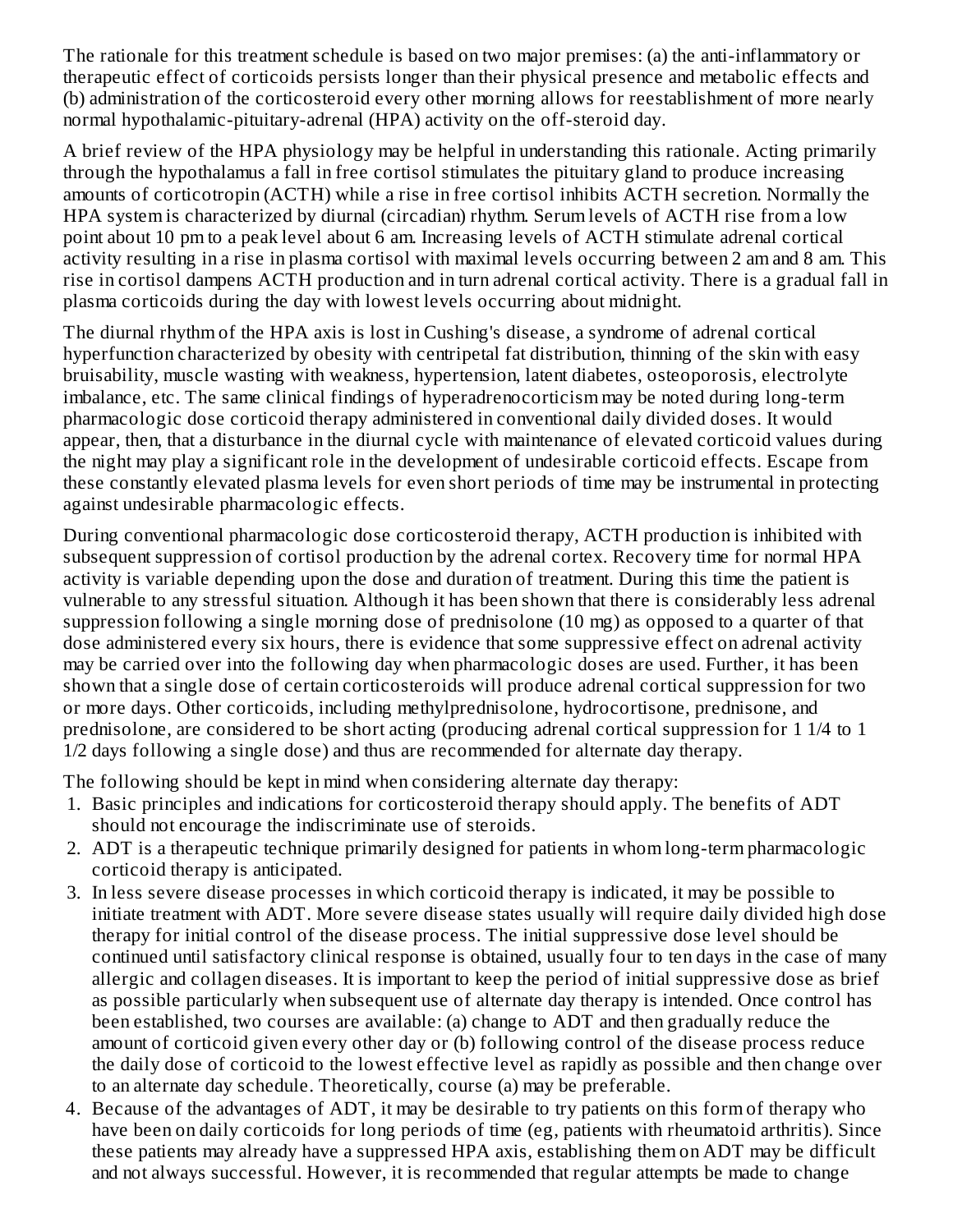them over. It may be helpful to triple or even quadruple the daily maintenance dose and administer this every other day rather than just doubling the daily dose if difficulty is encountered. Once the patient is again controlled, an attempt should be made to reduce this dose to a minimum.

- 5. As indicated above, certain corticosteroids, because of their prolonged suppressive effect on adrenal activity, are not recommended for alternate day therapy (eg, dexamethasone and betamethasone).
- 6. The maximal activity of the adrenal cortex is between 2 am and 8 am, and it is minimal between 4 pm and midnight. Exogenous corticosteroids suppress adrenocortical activity the least, when given at the time of maximal activity (am).
- 7. In using ADT it is important, as in all therapeutic situations to individualize and tailor the therapy to each patient. Complete control of symptoms will not be possible in all patients. An explanation of the benefits of ADT will help the patient to understand and tolerate the possible flare-up in symptoms which may occur in the latter part of the off-steroid day. Other symptomatic therapy may be added or increased at this time if needed.
- 8. In the event of an acute flare-up of the disease process, it may be necessary to return to a full suppressive daily divided corticoid dose for control. Once control is again established alternate day therapy may be reinstituted.
- 9. Although many of the undesirable features of corticosteroid therapy can be minimized by ADT, as in any therapeutic situation, the physician must carefully weigh the benefit-risk ratio for each patient in whom corticoid therapy is being considered.

# **HOW SUPPLIED**

Methylprednisolone Tablets are available in the following strengths and package sizes:

**4mg** (white, oval, quadrisected, imprinted TL 001)

Unit of use pack (21 tablets): NDC 16590-149-21

Store at 20 to 25° C (68 to 77° F) [see USP Controlled Room Temperature].

# **Rx only**

# **Jubilant Cadista Pharmaceuticals Inc.**

Salisbury, MD 21801, USA

Revised: 03/11

**Repackaging and Relabeling by**: STAT Rx USA LLC Gainesville, GA 30501

# **PACKAGE LABEL - METHYLPRED-DP 21 TABLETS**

# **MethylPREDNISolone Tablets, USP**

**4 mg**

**21 Tablets Unit of Dos e**

**Rx Only**

**Each tablet contains 4 mg of methylprednisolone, USP.**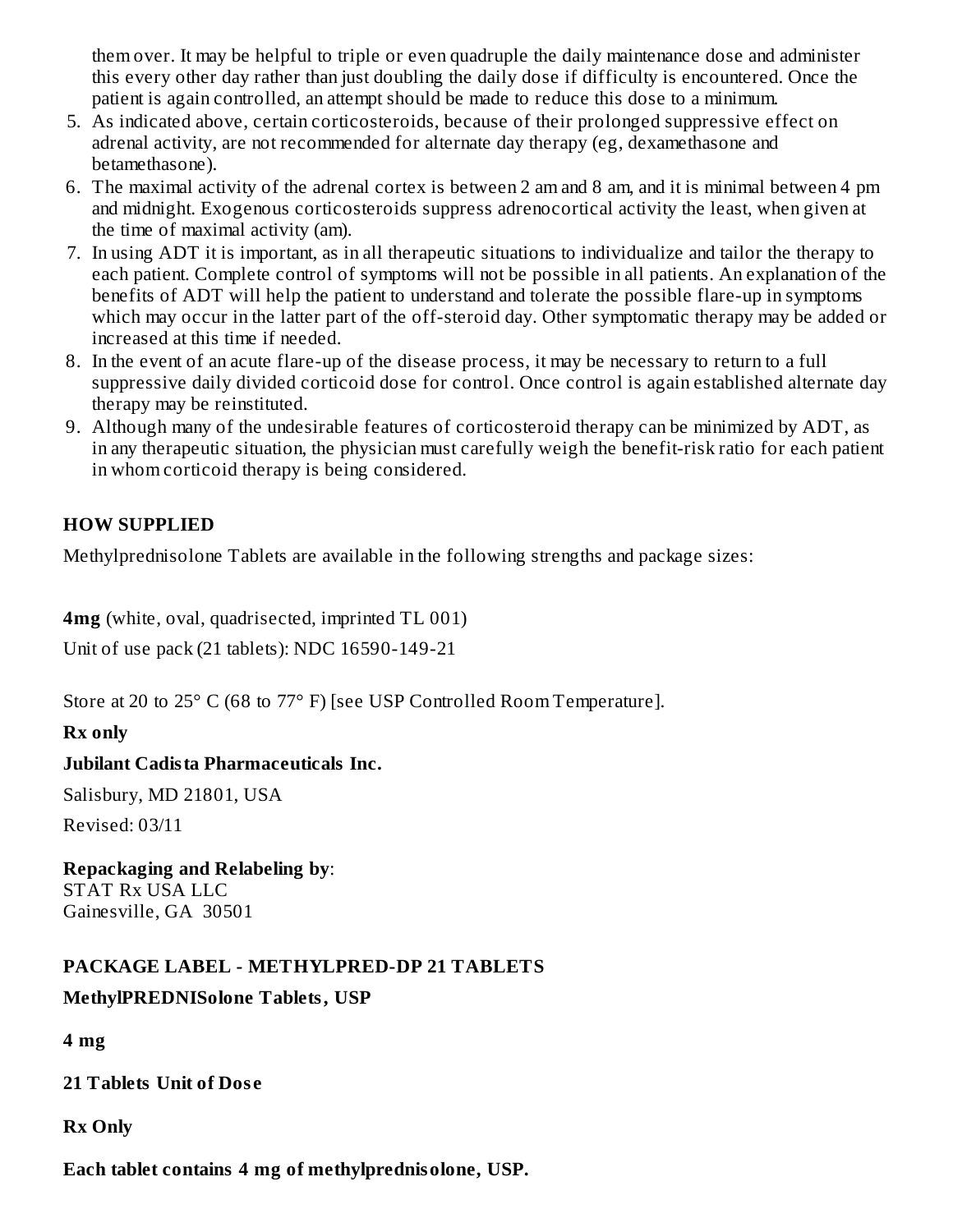**Keep patient under clos e obs ervation of a physician.**

**See package ins ert for complete product information.**

**Store at 20-25°C (68-77°F) [See USP Controlled Room Temperature].**

**Jubilant Cadista Pharmaceuticals Inc. Salisbury, MD 21801, USA**

**Rev. 03/11**



#### **Dosage Directions**

#### **To remove tablet, press from this side**

1st day

Take 2 tablets before breakfast, 1 tablet after lunch and supper, and 2 tablets at bedtime.

2nd day

Take 1 tablet before breakfast, 1 tablet after lunch and supper, and 2 tablets at bedtime.

3rd day

Take 1 tablet before breakfast and 1 tablet after lunch, after supper, and at bedtime.

4th day

Take 1 tablet before breakfast, after lunch, and at bedtime.

5th day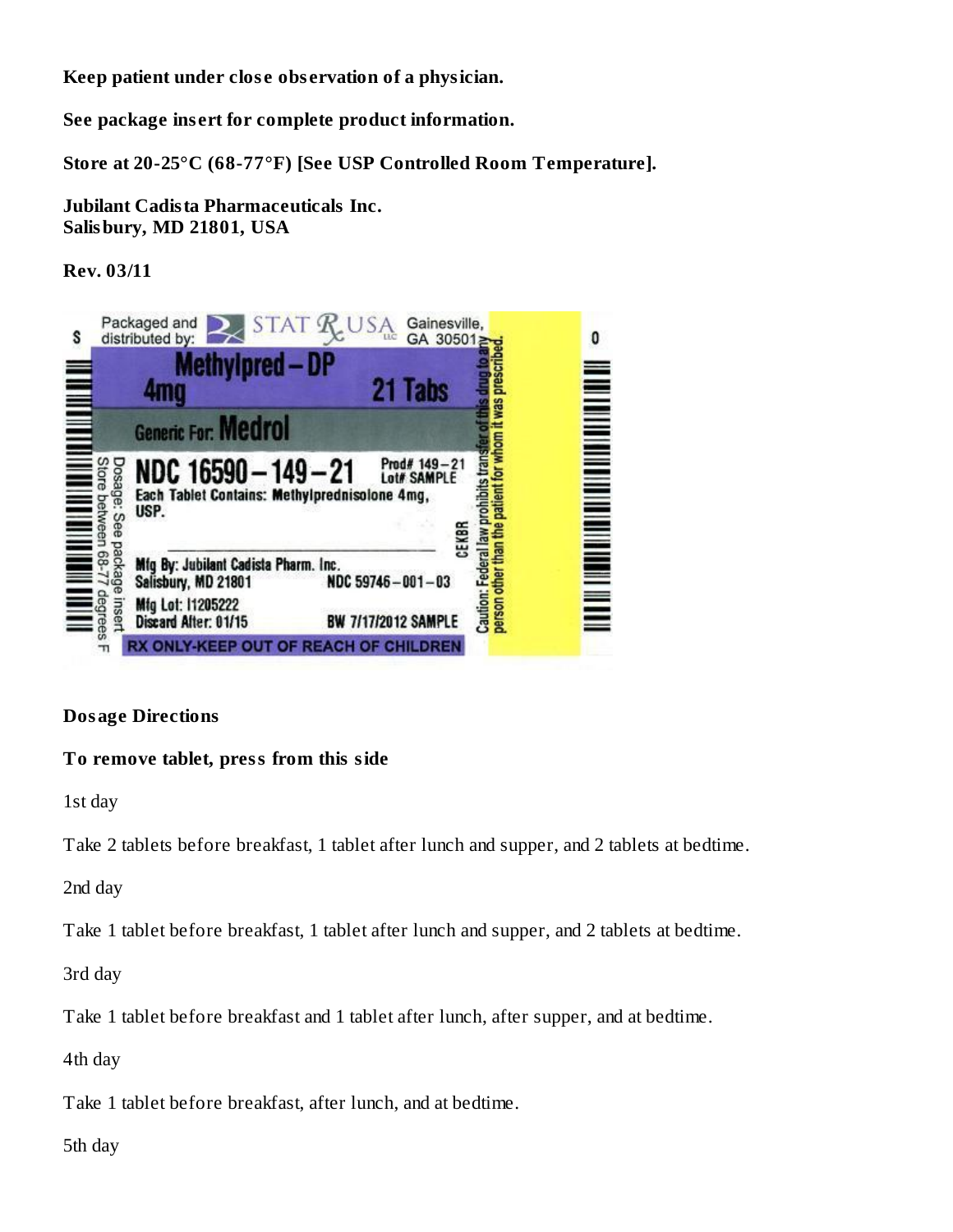Take 1 tablet before breakfast and at bedtime.

6th day

Take 1 tablet before breakfast.

Unless otherwise directed by your physician, all six (6) tablets in the row labeled 1st day should be taken the day you receive your prescription, even though you may not receive it until late in the day. All six (6) tablets may be taken immediately as a single dose, or may be divided into two or three doses and taken at intervals between the time you receive the medicine and your regular bedtime.

## **Methylprednisolone Tablets, USP 4 mg**

**Unit of Us e**

**21 Tablets**

**Rx only**

## **PACKAGE NOT CHILD RESISTANT**

| METHYLPREDNISOLONE                                                                                         |                          |                    |                              |  |  |  |  |
|------------------------------------------------------------------------------------------------------------|--------------------------|--------------------|------------------------------|--|--|--|--|
| methylprednisolone tablet                                                                                  |                          |                    |                              |  |  |  |  |
|                                                                                                            |                          |                    |                              |  |  |  |  |
|                                                                                                            |                          |                    |                              |  |  |  |  |
| <b>Product Information</b>                                                                                 |                          |                    |                              |  |  |  |  |
| Product Type                                                                                               | HUMAN PRESCRIPTION DRUG  | Item Code (Source) | NDC:16590-149(NDC:59746-001) |  |  |  |  |
| <b>Route of Administration</b>                                                                             | ORAL                     |                    |                              |  |  |  |  |
|                                                                                                            |                          |                    |                              |  |  |  |  |
|                                                                                                            |                          |                    |                              |  |  |  |  |
| <b>Active Ingredient/Active Moiety</b>                                                                     |                          |                    |                              |  |  |  |  |
| <b>Ingredient Name</b>                                                                                     | <b>Basis of Strength</b> | Strength           |                              |  |  |  |  |
| METHYLPREDNISOLONE (UNII: X4W7ZR7023) (METHYLPREDNISOLONE -<br>METHYLPREDNISOLONE 4 mg<br>UNII:X4W7ZR7023) |                          |                    |                              |  |  |  |  |
|                                                                                                            |                          |                    |                              |  |  |  |  |
|                                                                                                            |                          |                    |                              |  |  |  |  |
| <b>Inactive Ingredients</b>                                                                                |                          |                    |                              |  |  |  |  |
| <b>Ingredient Name</b>                                                                                     |                          |                    |                              |  |  |  |  |
| <b>SILICON DIO XIDE (UNII: ETJ7Z6 XBU4)</b>                                                                |                          |                    |                              |  |  |  |  |
| ANHYDROUS LACTOSE (UNII: 3SY5LH9 PMK)                                                                      |                          |                    |                              |  |  |  |  |
| MAGNESIUM STEARATE (UNII: 70097M6I30)                                                                      |                          |                    |                              |  |  |  |  |
| CELLULOSE, MICRO CRYSTALLINE (UNII: OP1R32D61U)                                                            |                          |                    |                              |  |  |  |  |
| SODIUM LAURYL SULFATE (UNII: 368GB5141J)                                                                   |                          |                    |                              |  |  |  |  |
| STARCH, CORN (UNII: O8232NY3SJ)                                                                            |                          |                    |                              |  |  |  |  |
| SO DIUM STARCH GLYCOLATE TYPE A POTATO (UNII: 5856J3G2A2)                                                  |                          |                    |                              |  |  |  |  |
|                                                                                                            |                          |                    |                              |  |  |  |  |
|                                                                                                            |                          |                    |                              |  |  |  |  |
| <b>Product Characteristics</b>                                                                             |                          |                    |                              |  |  |  |  |
| Color<br>white                                                                                             |                          | Score              | 4 pieces                     |  |  |  |  |